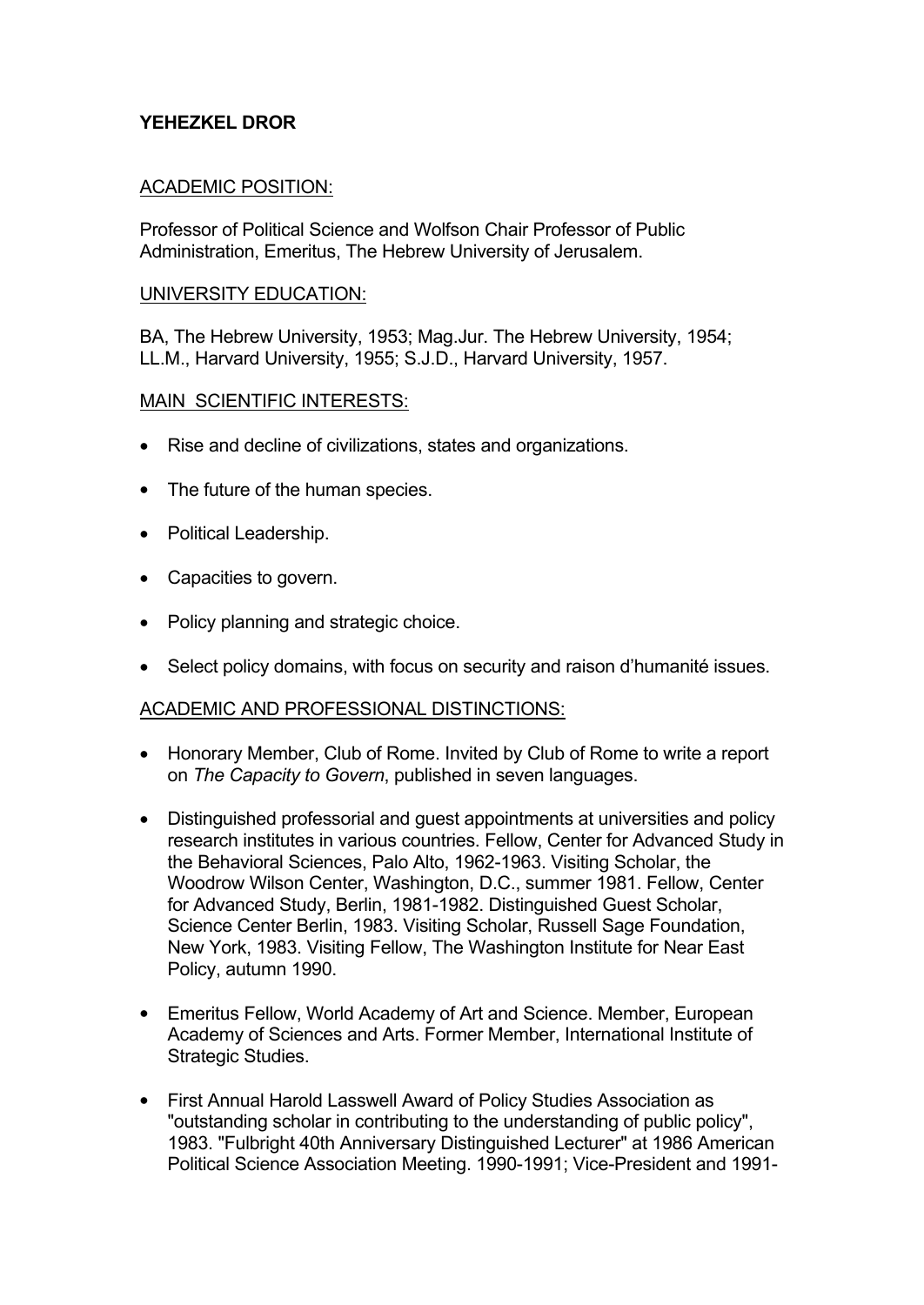1992 President of the Policy Studies Association. "Ludwig Von Bertalanffy Memorial Lecture", at 1994 International Society for the Systems Sciences Annual Meeting. Aaron Wildavsky Book Award by Policy Studies Organization, for chapter in best policy studies book published in 1993-94. Thomas R. Dye Award for "outstanding service to the Policy Studies Organization", 1997. Arthur Ruppin Haifa Municipality Anniversary of Israel Prize for best social science book, 1999. Landau Prize (one of the most prestigious prizes given in Israel for scientific research) for outstanding contributions to social sciences, 2002. Israeli Political Science Association Annual Certificate of Merit for exceptional contributions to political science, 2003.

- Recipient of the Israel Prize for 2005 for outstanding original scientific and applied work in policy making, capacities to govern and strategic planning.
- Recipient of the Nadav Foundation Jewish Peoplehood Award in 2011, for contribution to the development of Jewish People leadership.

## SELECT PROFESSIONAL

- 1968 to 1970: Senior Staff Member, the RAND Corporation, USA.
- 1970-1972: Director of Policy Analysis, World Institute, Jerusalem (a government-sponsored Think Tank).
- 1989-1991, Senior Professor and Project Leader, working on European Union policy and structure issues, European Institute of Public Administration, Maastricht.
- Senior consultative positions with international organizations, such as UNDP, OECD and the United Nations.
- Advisory work for governments and multi-state organizations, on capacities to govern, policy planning, strategic choice, top-level decision systems, governance redesign, situational assessment, global and national trajectory setting, and select policy issues.
- Intense workshops in statecraft, rulership, governance capacities, policy planning and strategic choice, for senior politicians and policy advisors in about 35 countries on all Continents.
- High-level policy planning advisor to Israeli government ministries and bodies, including two Prime Ministers. Chairperson and member of a variety of governmental and public commissions.
- Member of the Winograd Commission of Inquiry on the Second Lebanon War.
- Founding President of the Jewish People Policy Institute, Jerusalem.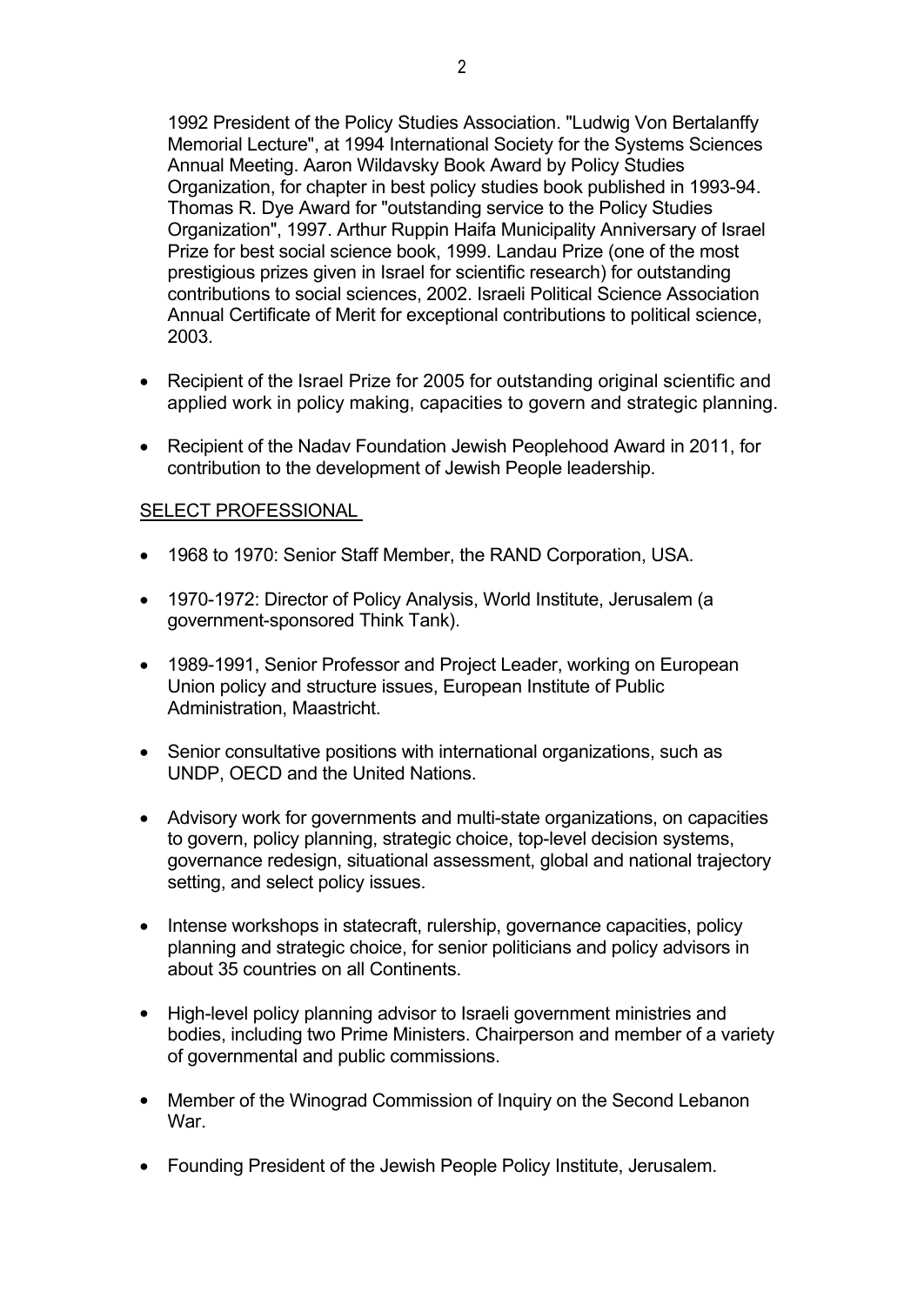### MAIN BOOKS IN ENGLISH:

*Israel: High-Pressure Planning* (with Benjamin Akzin, 1966 (also published in Hebrew and Arabic); *Public Policymaking Reexamined*, 1968, emended paperback editions 1983 and 1995 (also published in Chinese, Hebrew, and Japanese); *Design for Policy Sciences*, 1971 (also published in Hebrew, Italian, Chinese, Korean and Japanese); *Ventures in Policy Sciences*, 1971; *Crazy States: A Counterconventional Strategic Issue*, 1971, emended edition, 1980 (also published in Hebrew, German, and Japanese); *Policymaking Under Adversity*¸ 1986 (also published in Chinese); *The Capacity to Govern: A Report to the Club of Rome,* 2001, paperback 2002 (also published in German, Spanish, Brazilan-Portugese, Greek, Polish and Japanese); *Israeli Statecraft: National Security Challenges and Responses*, 2011; *Avant-Garde Politician: Leaders for a New Epoch*, 2014 (also published in Bulgarian); For Rulers: Priming Political Leaders for Saving Humanity From Itself, 2017.

## PERSONAL DETAILS:

- Born in Vienna in 1928; migrated to Israel in 1938. Studied law, political science and sociology at the Hebrew University of Jerusalem and at Harvard University, USA, where he received the doctorate degree.
- Married to Rachel Elboim-Dror (Ed.D. Harvard University), professor at the Hebrew University of Jerusalem, with main interests in education and culture policy and history of ideas. They have three sons and eight grandchildren.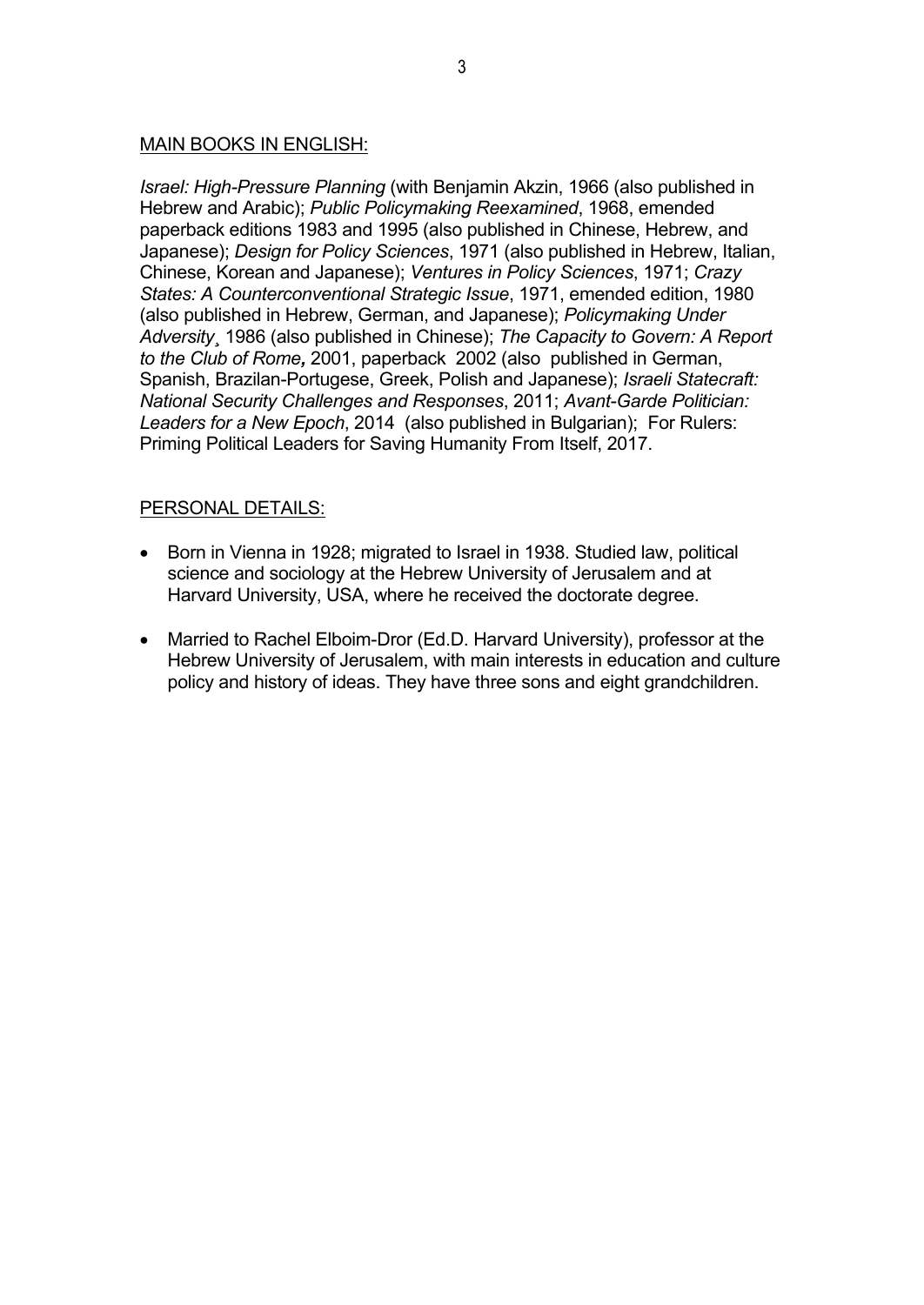## GERMAN ACTIVITIES

Dror's global research, consultation and lecturing activities included quite a lot in Germany, Switzerland and Austria. He published in German three books, *Verrückte Welt. Politischer Wahnsinn und seine Bekämpfung*, *Ist die Erde noch regierbar?*, and a series of lectures given at the University of Zurich on societal steering.

 Longer stays included 14 months at the Wissenschaft-Collegium Berlin and 4 months at the WissenschaftsZentrum Berlin. He also served as guest professor at the Universities of Konstanz and Zurich; gave a series of lectures presenting his book *Ist die Erde noch regierbar?*; and participation at scientific and professional conferences.

Dror's unusual career also included work with the highest levels of governments in Germany, Switzerland and Austria – partly on behalf of OECD and partly in cooperation with various institutions and personal invitations.